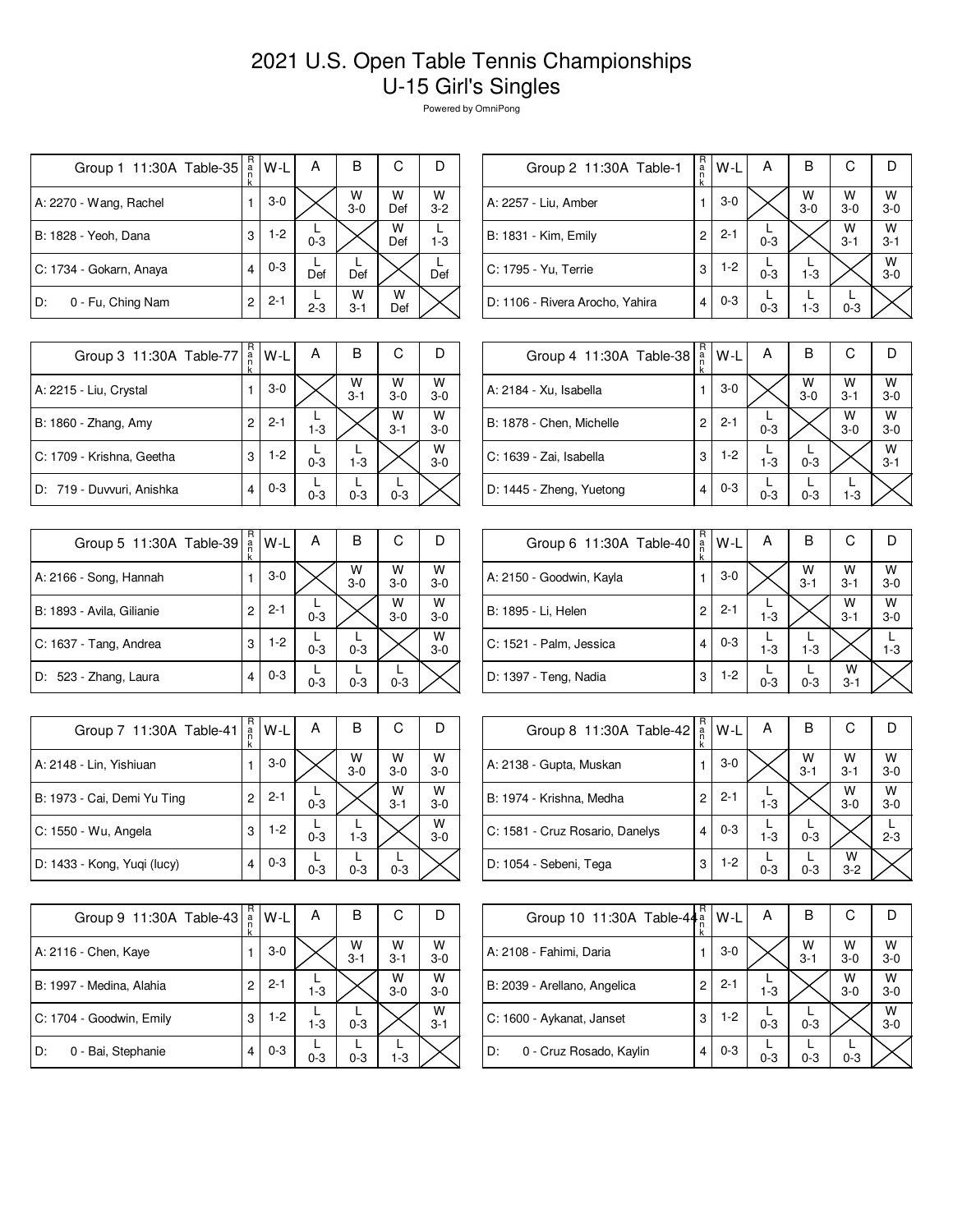## 2021 U.S. Open Table Tennis Championships U-15 Girl's Singles

Powered by OmniPong

| Group 11 11:30A Table-4\$ <sup>a</sup> | R | W-L     | А       | В          | С          |          |
|----------------------------------------|---|---------|---------|------------|------------|----------|
| A: 2079 - Cui, Kayleigh                | 1 | $3-0$   |         | W<br>$3-0$ | W<br>$3-0$ | w<br>Def |
| B: 2004 - Loganathan, Aarthi           | 2 | $2 - 1$ | $0 - 3$ |            | W<br>$3-0$ | w<br>Def |
| C: 1530 - Vuong, Jenna S.              | 3 | $1-2$   | $0 - 3$ | $0 - 3$    |            | w<br>Def |
| D:<br>0 - Yang, Ruoyan                 |   | $0 - 3$ | Def     | Def        | Def        |          |

| Group 12 11:30A Table-4 $\phi_n^a$ | R | W-L     | А       | В            | С                  |                    |
|------------------------------------|---|---------|---------|--------------|--------------------|--------------------|
| A: 2075 - Yu, Mandy                |   | $3-0$   |         | W<br>$3 - 1$ | $W$ <sub>3-0</sub> | $W$ <sub>3-2</sub> |
| B: 1997 - Menon, Amoolya           | 3 | $1-2$   | $1-3$   |              | W<br>$3-0$         | 1-3                |
| C: 1608 - Badri, Akshara           | 4 | $0 - 3$ | $0 - 3$ | $0 - 3$      |                    | $0 - 3$            |
| D:<br>0 - Liu, Emily               | 2 | $2 - 1$ | $2 - 3$ | w<br>$3 - 1$ | W<br>$3-0$         |                    |
|                                    |   |         |         |              |                    |                    |

| Group 13 11:30A Table-47 <sup>a</sup> |   | W-L     | A       | В            | С          |              |
|---------------------------------------|---|---------|---------|--------------|------------|--------------|
| A: 2062 - Yu, Carmen                  |   | $3-0$   |         | W<br>$3 - 2$ | W<br>$3-0$ | W<br>$3 - 0$ |
| B: 2006 - Bajpai, Isha                | 2 | $2 - 1$ | $2 - 3$ |              | W<br>$3-0$ | w<br>$3 - 1$ |
| C: 1490 - Venkateraman, Priya         | 3 | $1-2$   | $0 - 3$ | $0 - 3$      |            | W<br>$3 - 1$ |
| 0 - González, Aurora<br>D:            |   | $0 - 3$ | $0 - 3$ | $1-3$        | $1 - 3$    |              |

| Group 14 11:30A Table-48 <sup>a</sup> | R | $W-L$   | А            | в       | С          |          |
|---------------------------------------|---|---------|--------------|---------|------------|----------|
| A: 2040 - Fang, Kary                  | 2 | $2 - 1$ |              | $2 - 3$ | W<br>$3-0$ | w<br>Def |
| B: 1966 - William, Genelia            |   | $3-0$   | W<br>$3 - 2$ |         | W<br>$3-0$ | w<br>Def |
| C: 1462 - Cruz Rosario, Camila        | 3 | $1-2$   | $0 - 3$      | $0 - 3$ |            | W<br>Def |
| D:<br>0 - Cruz, Kheith Rhynne         | 4 | $0 - 3$ | Def          | Def     | Def        |          |